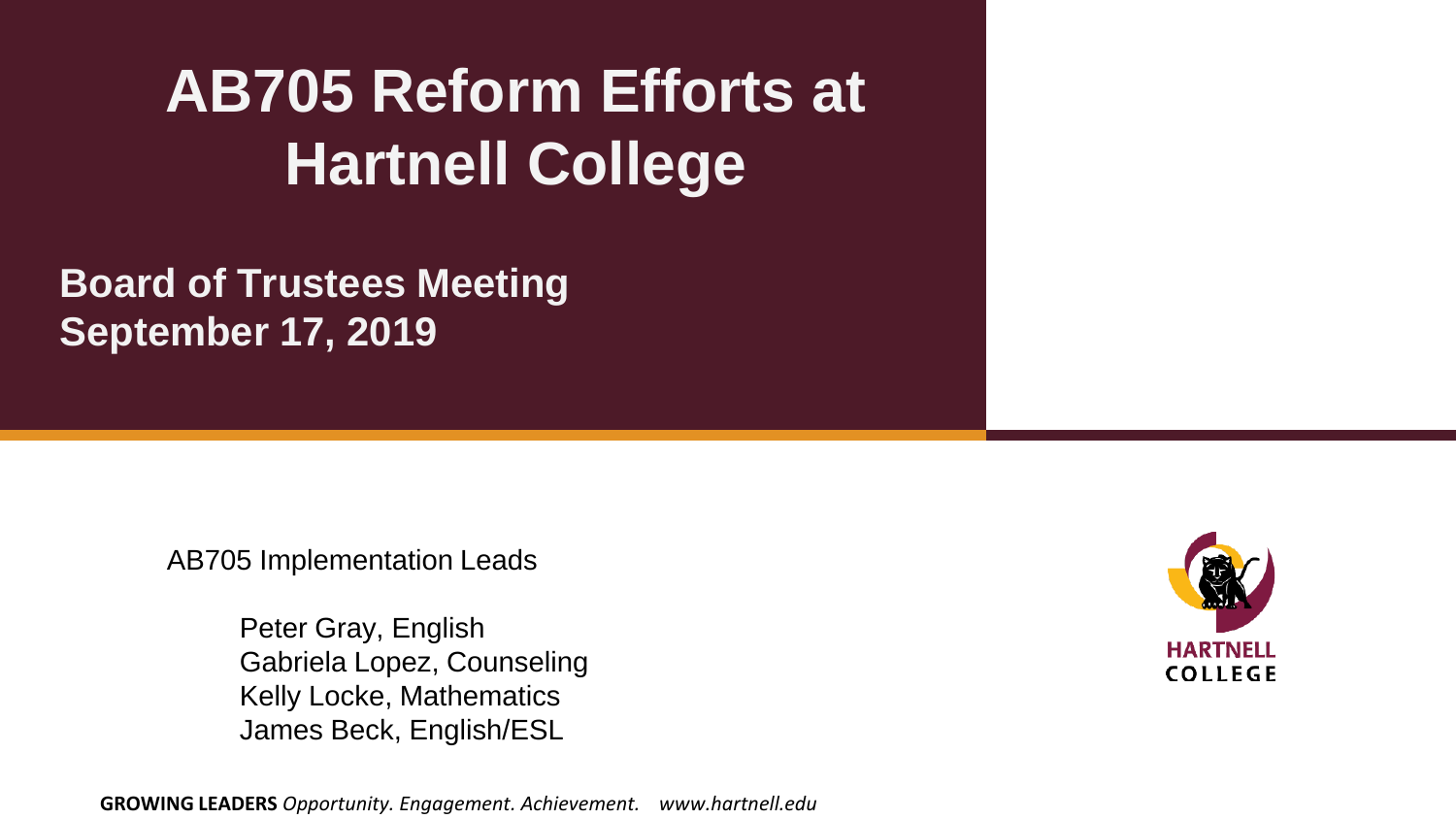

#### **AB705 reinforces the Chancellor's Vision for Success:**

- 1. Increase the numbers of students who enter and complete transfer-level English and mathematics/quantitative reasoning in one year
- 2. Minimize the disproportionate impact on students created through inaccurate placement processes
- 3. Increase the number of ESL students completing transferlevel English within three years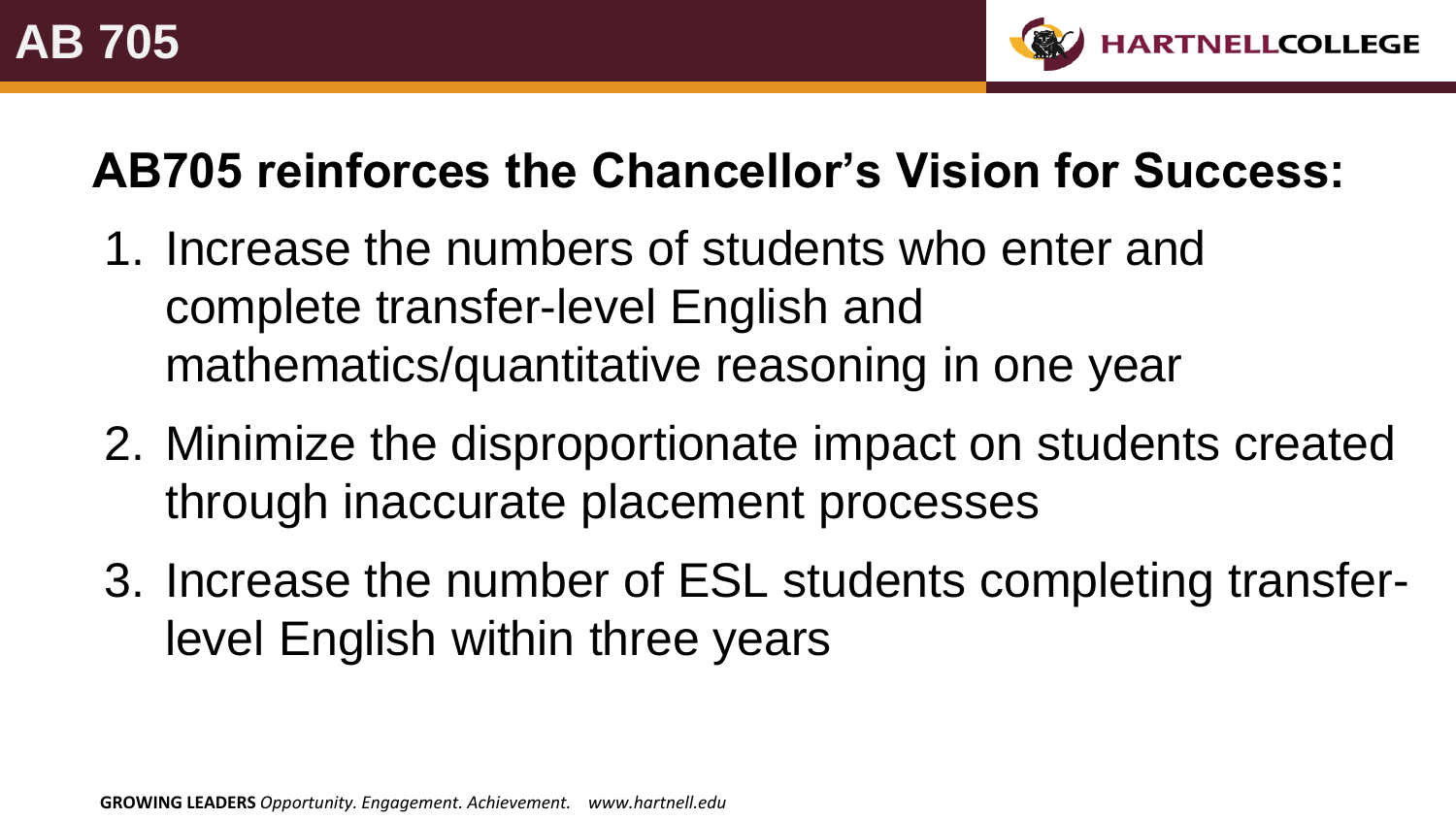**Timeline**



# **Placement Changes:**

**Addressing Equity**



**GROWING LEADERS** *Opportunity. Engagement. Achievement. www.hartnell.edu* www.hartnell.eduVersion 1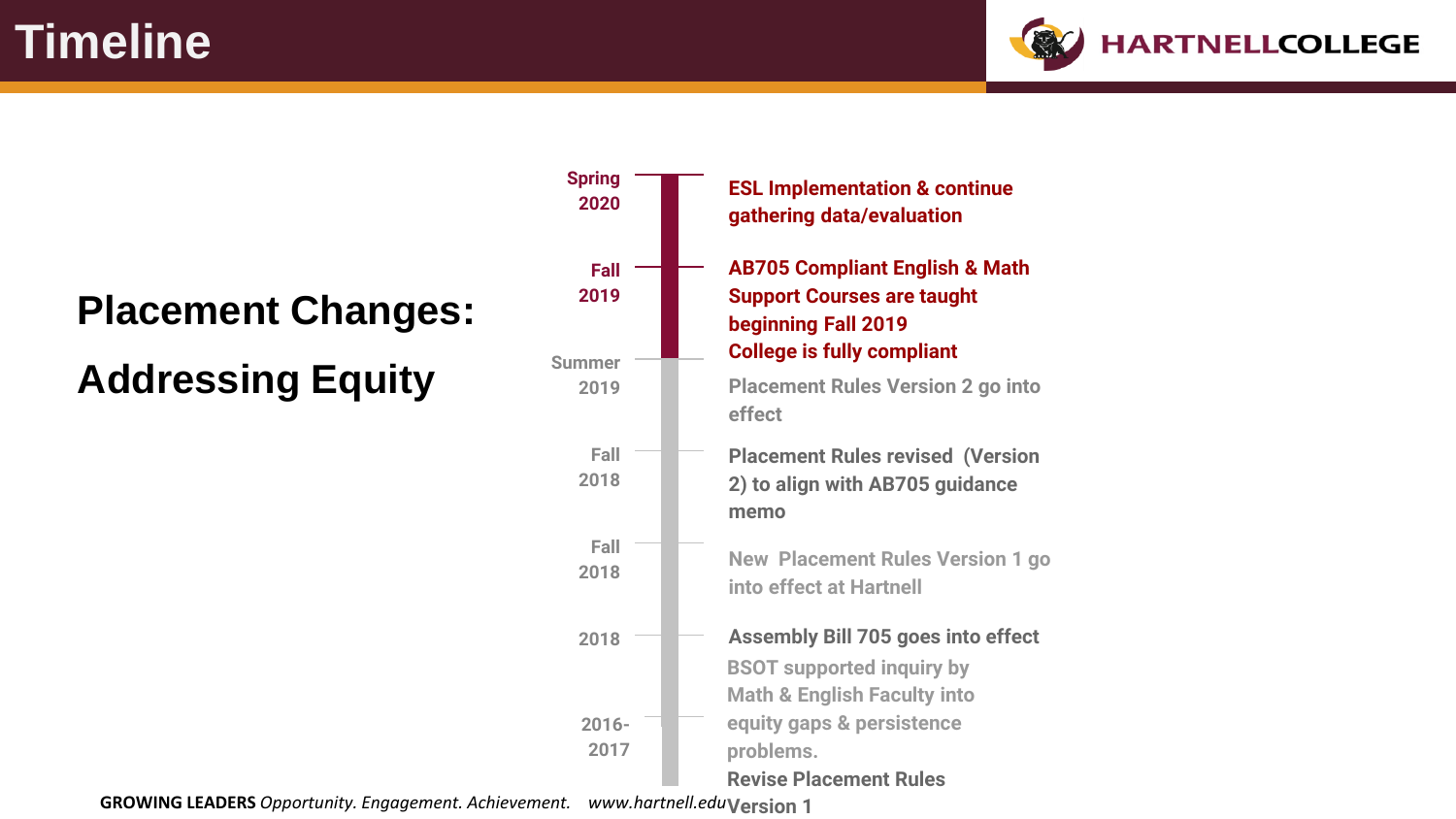

### **ESL:**

# **Curriculum is already AB 705 compliant Launching an online placement tool to go live for Spring 2020 registration.**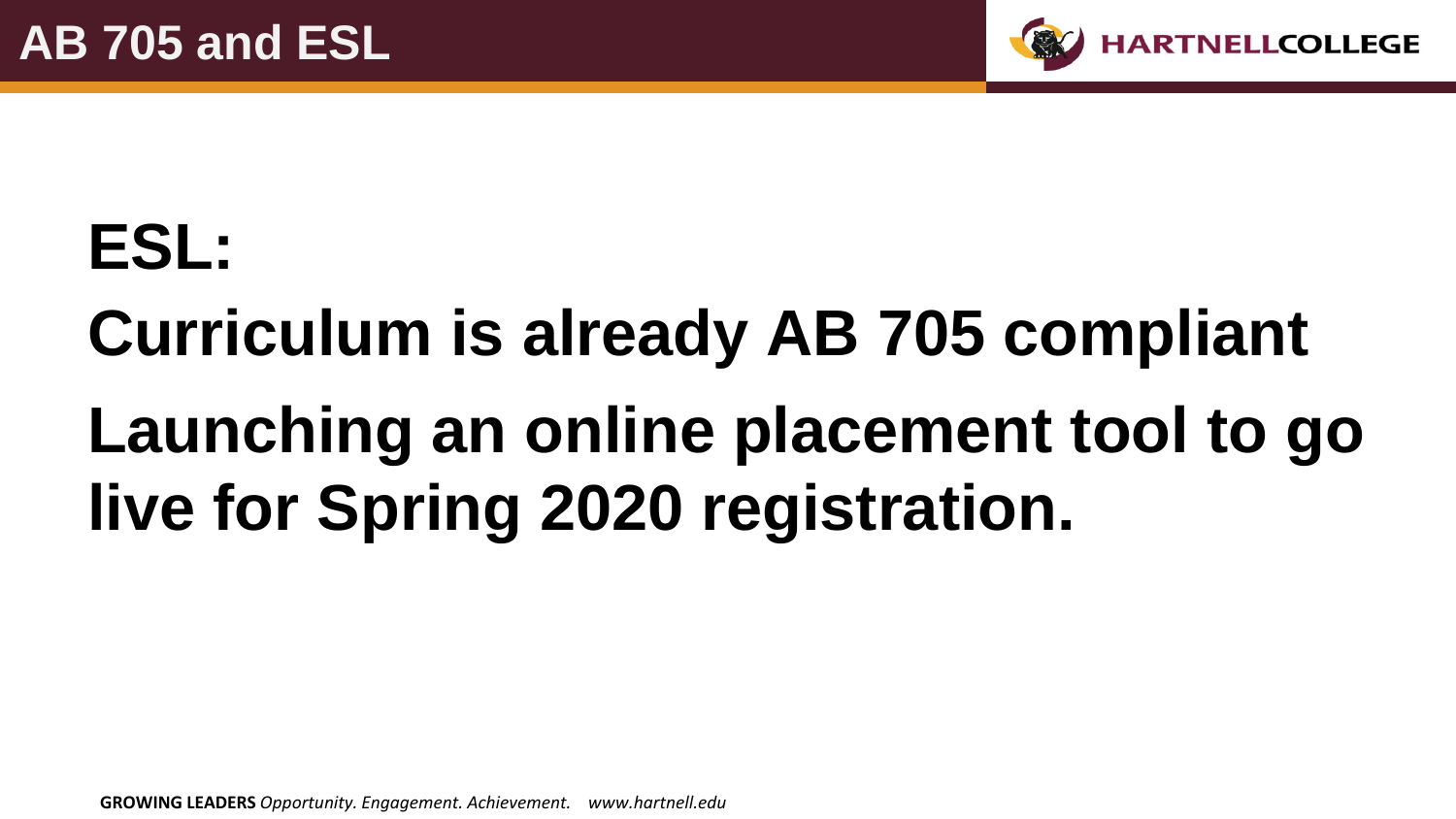

### **Additional news in ESL:**

**All 7 unit courses changing to 6 units Undocumented students can take courses as CA residents**

### **Noncredit Courses and Certificates Considering name change to English for Multilingual Speakers**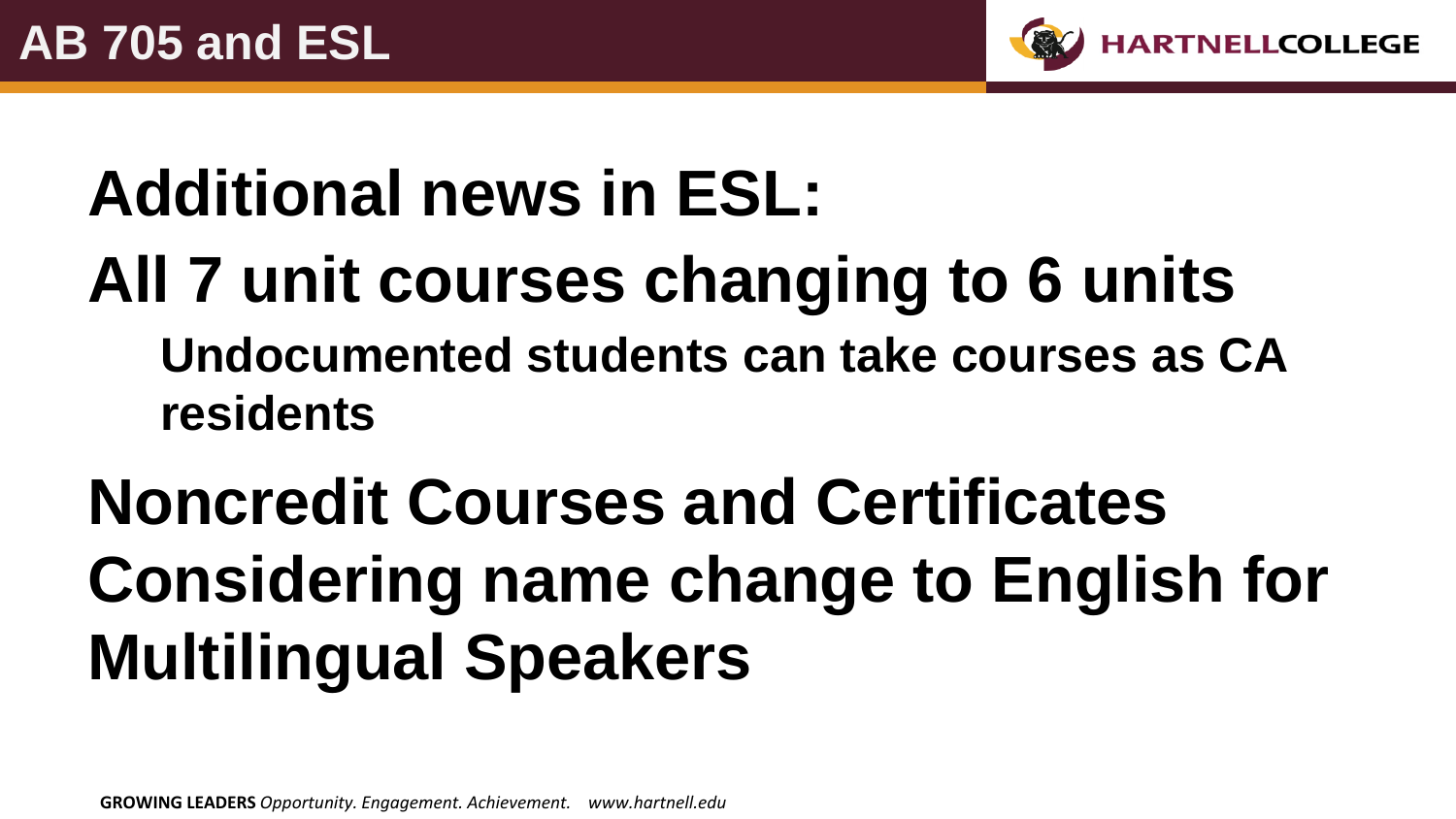

## **For Faculty?**

- More novice college students in all classes
- Unfamiliar with college systems and accessing support
- Need additional professional development for faculty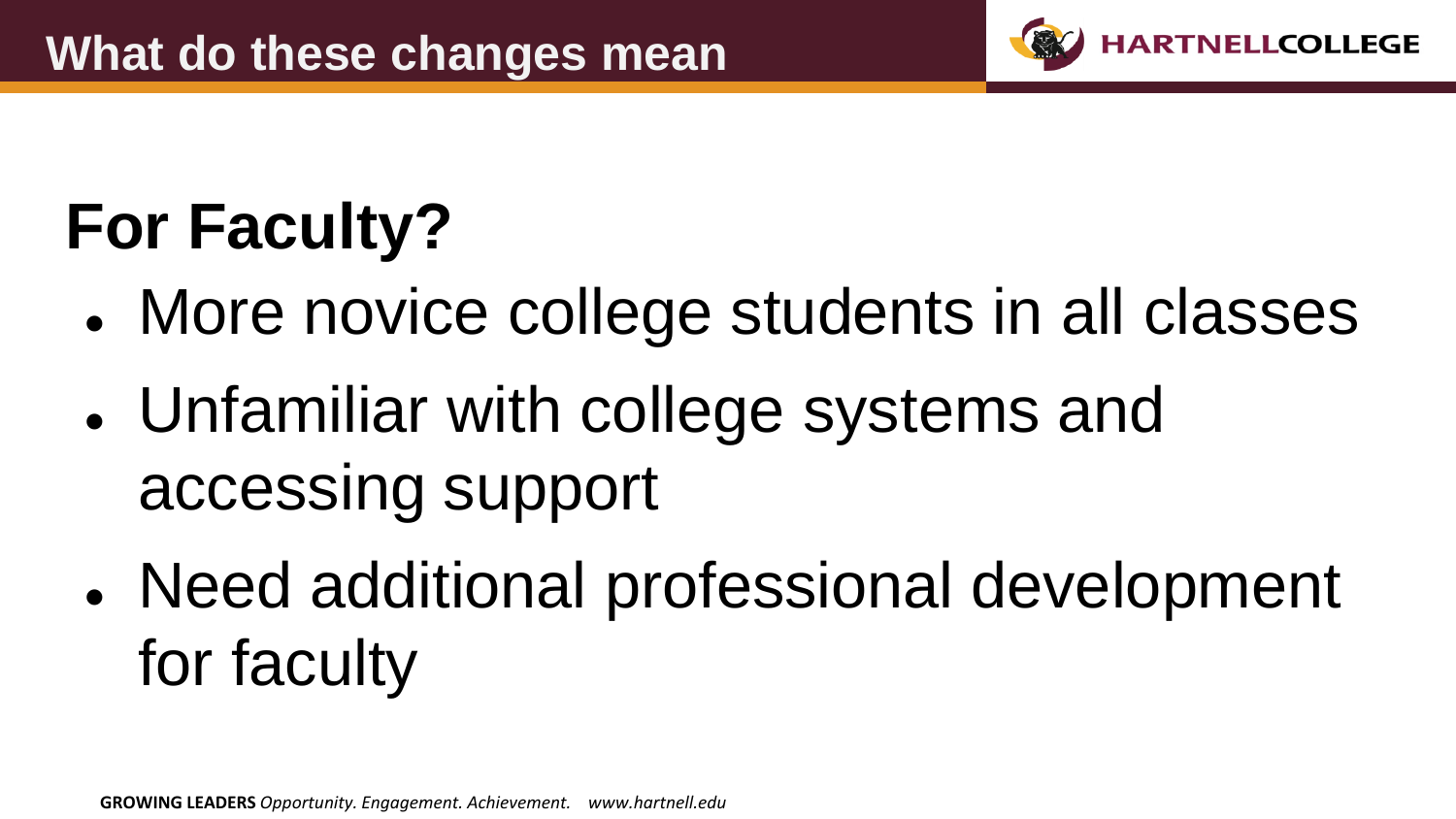

# **For Academic Support Services?**

- Dramatic increase in demand for MAT 13 tutoring (Statistics)
- Not enough staff to meet need
- New workshops addressing study skills and academic content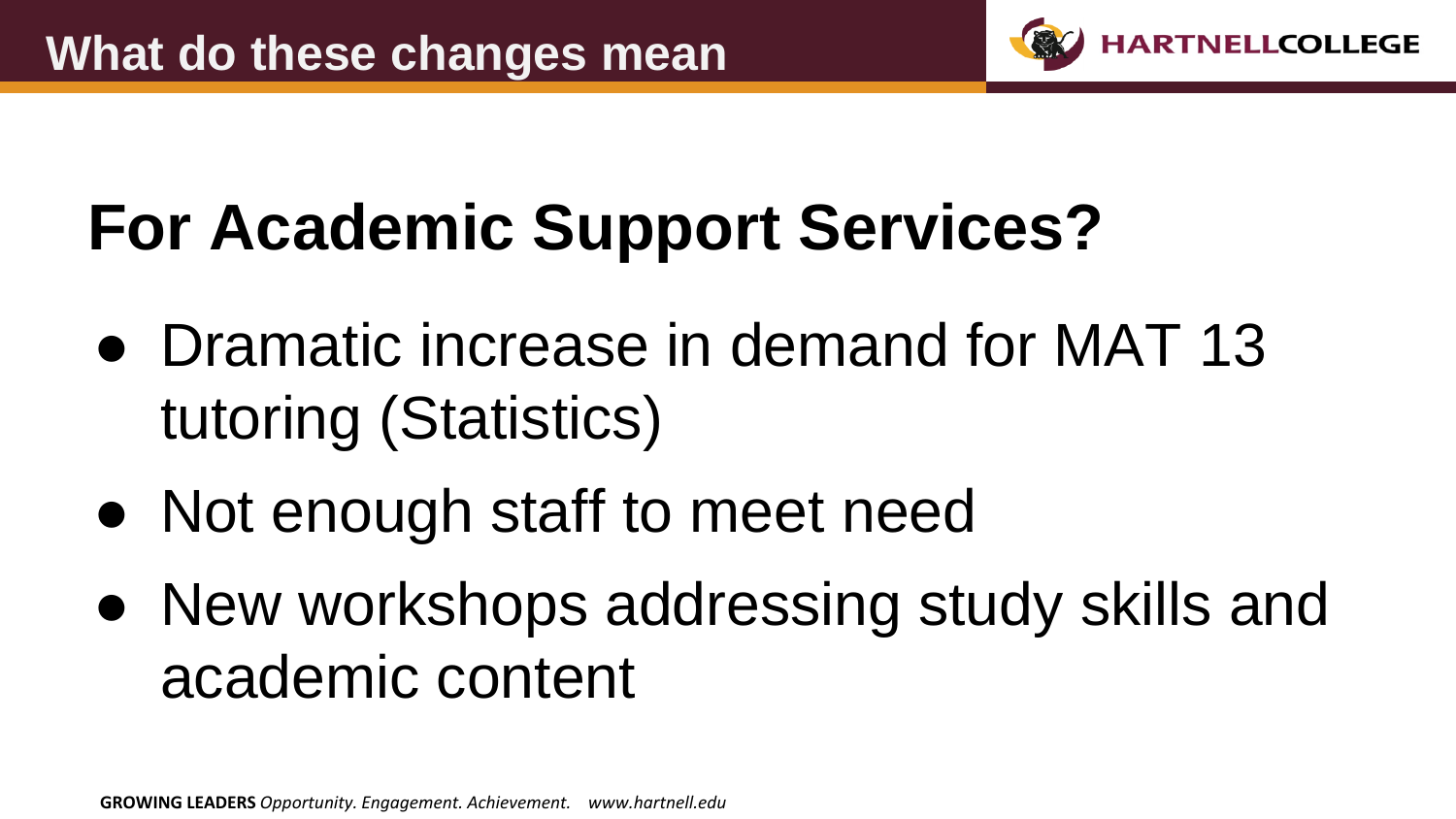

### **For Counseling/Student Services?**

- More collaboration and communication with English & Math faculty
- Need for earlier intervention at HS
- Entering students need **informed** major selection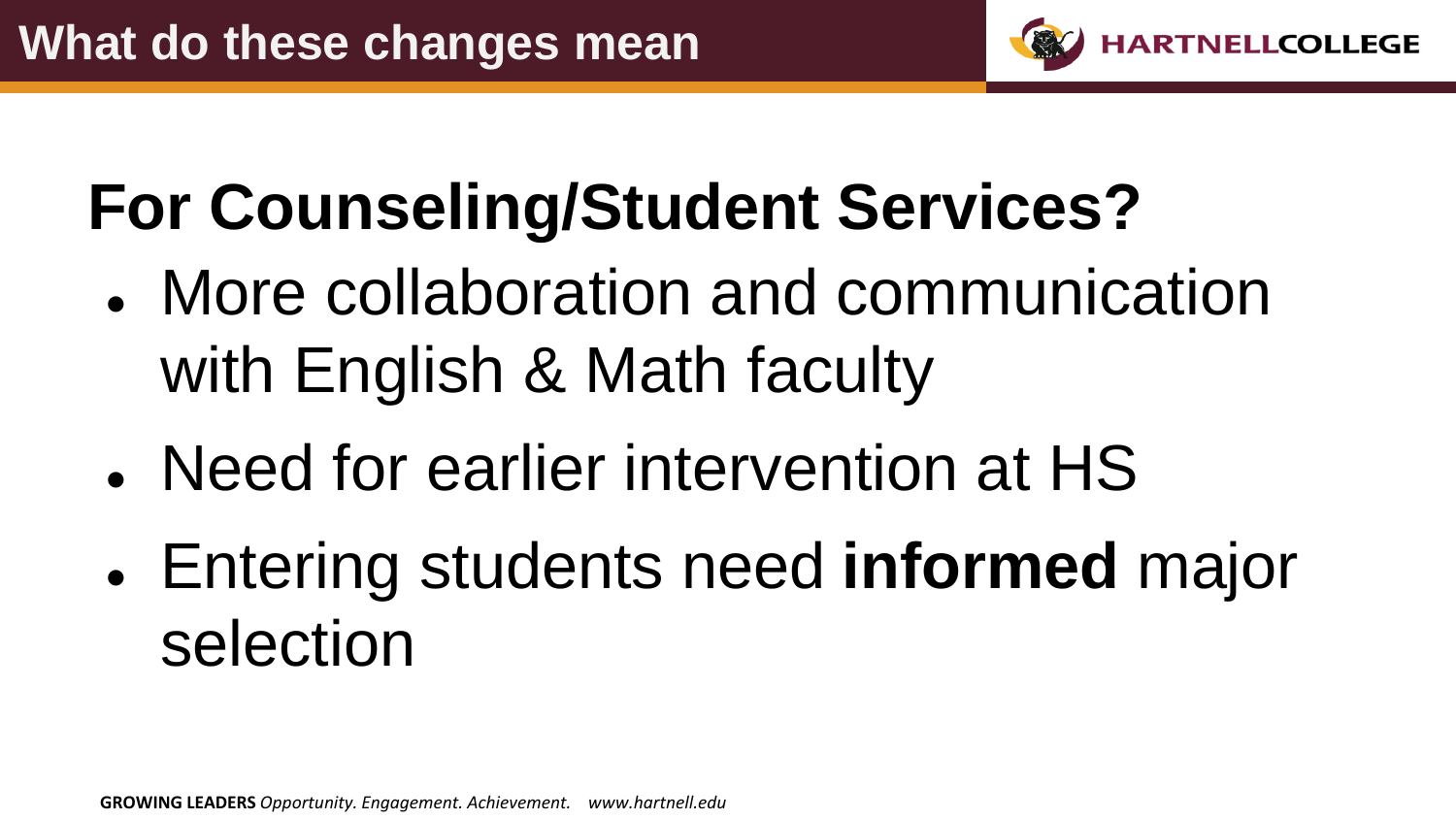

### **For ESL?**

- Clear message about ESL pathway to transfer level English
	- Credit and noncredit courses
- Noncredit infrastructure to support enrollment of noncredit ESL students

### ○ Noncredit Certificate of Competency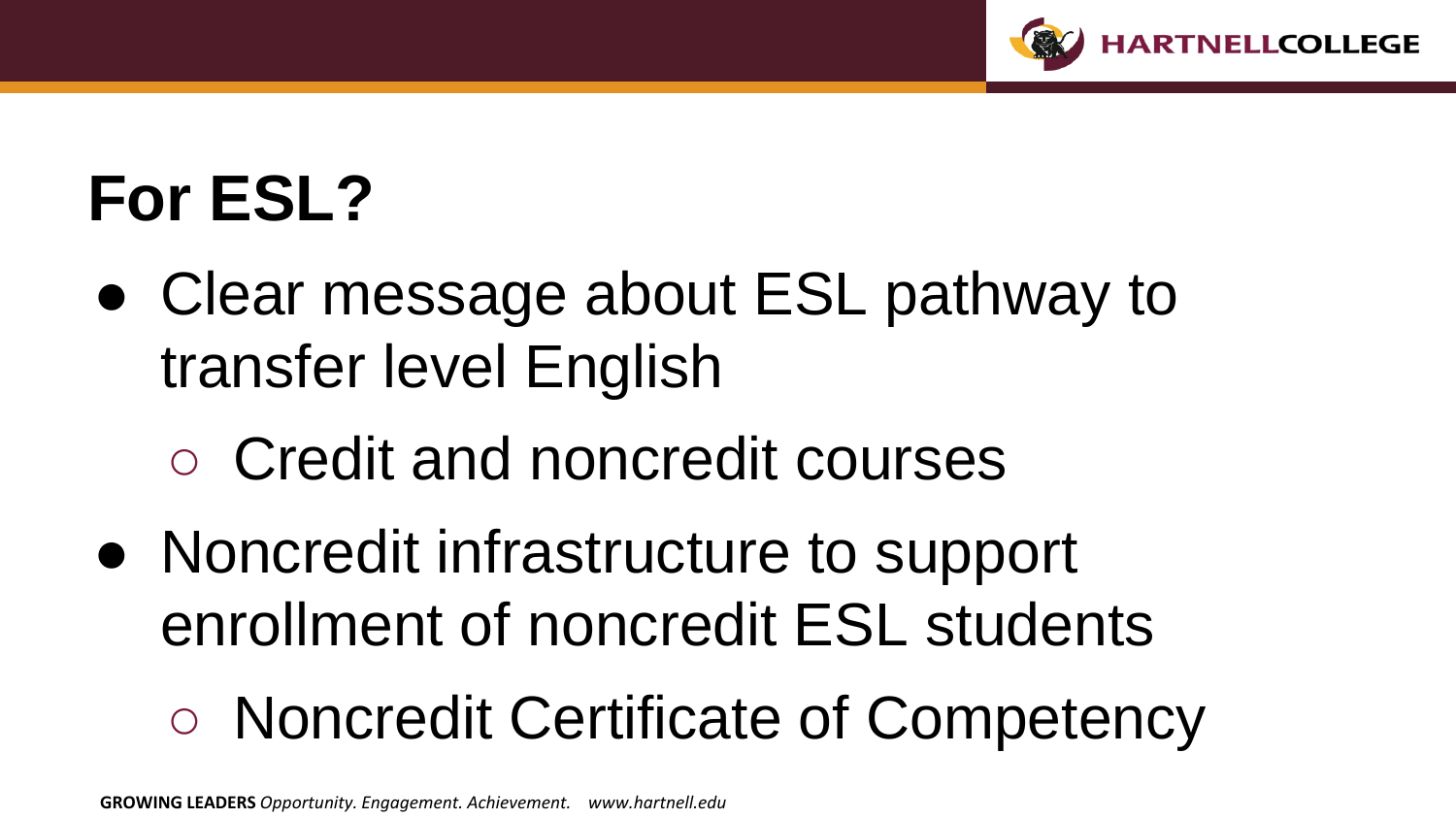#### **Persistence Problem**



**Starting 3 levels below transfer math**

**Continuing to 2 levels below transfer math**

**Continuing to 1 level below transfer math** **Continuing to transfer level math**

**Completing transfer level math**









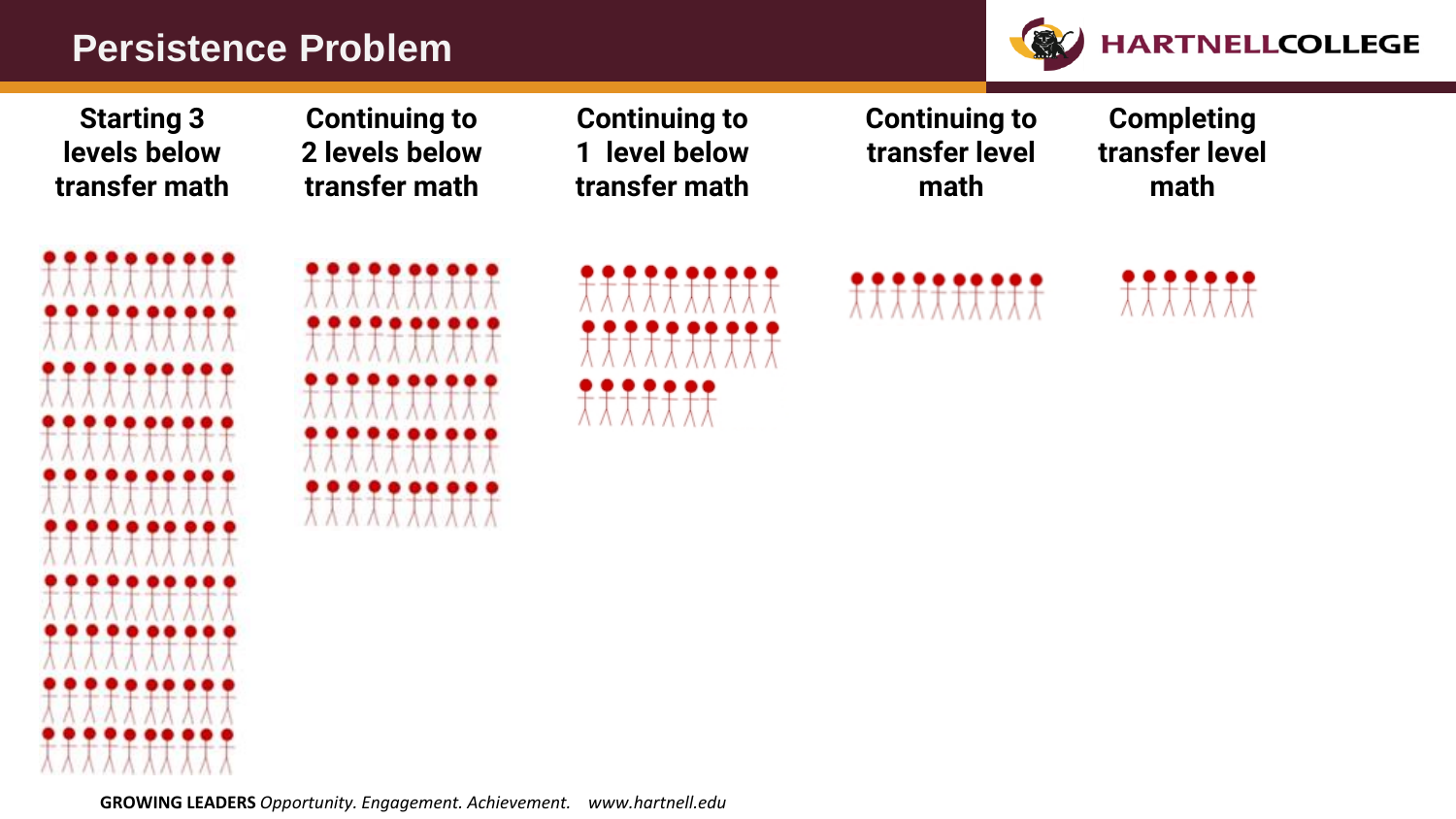



**Starting transfer level Predicted completing transfer level**





With additional academic and student support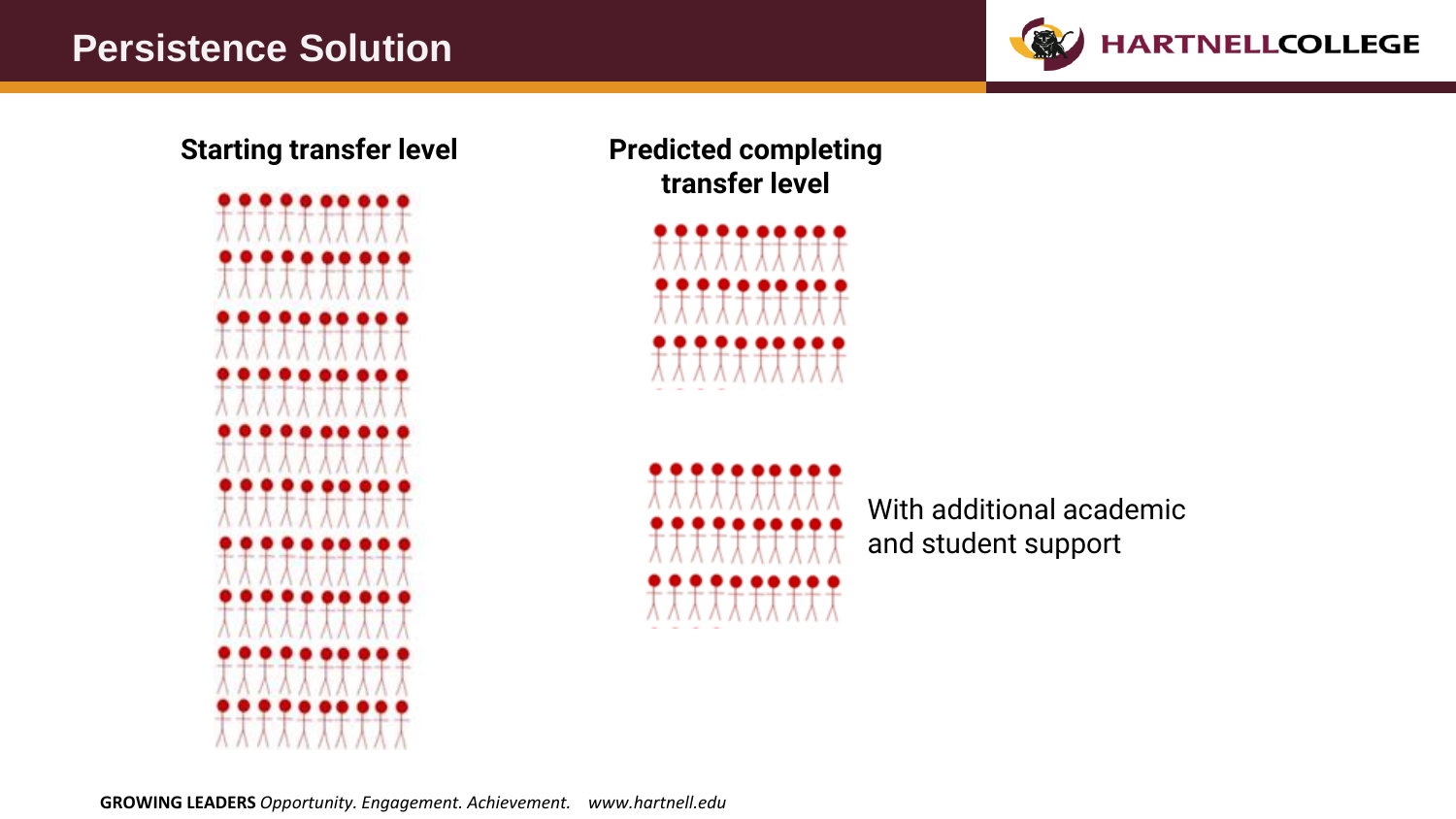

#### **PAST MATH SEQUENCE: 4 TERMS**



**NOW: 1 TERM**

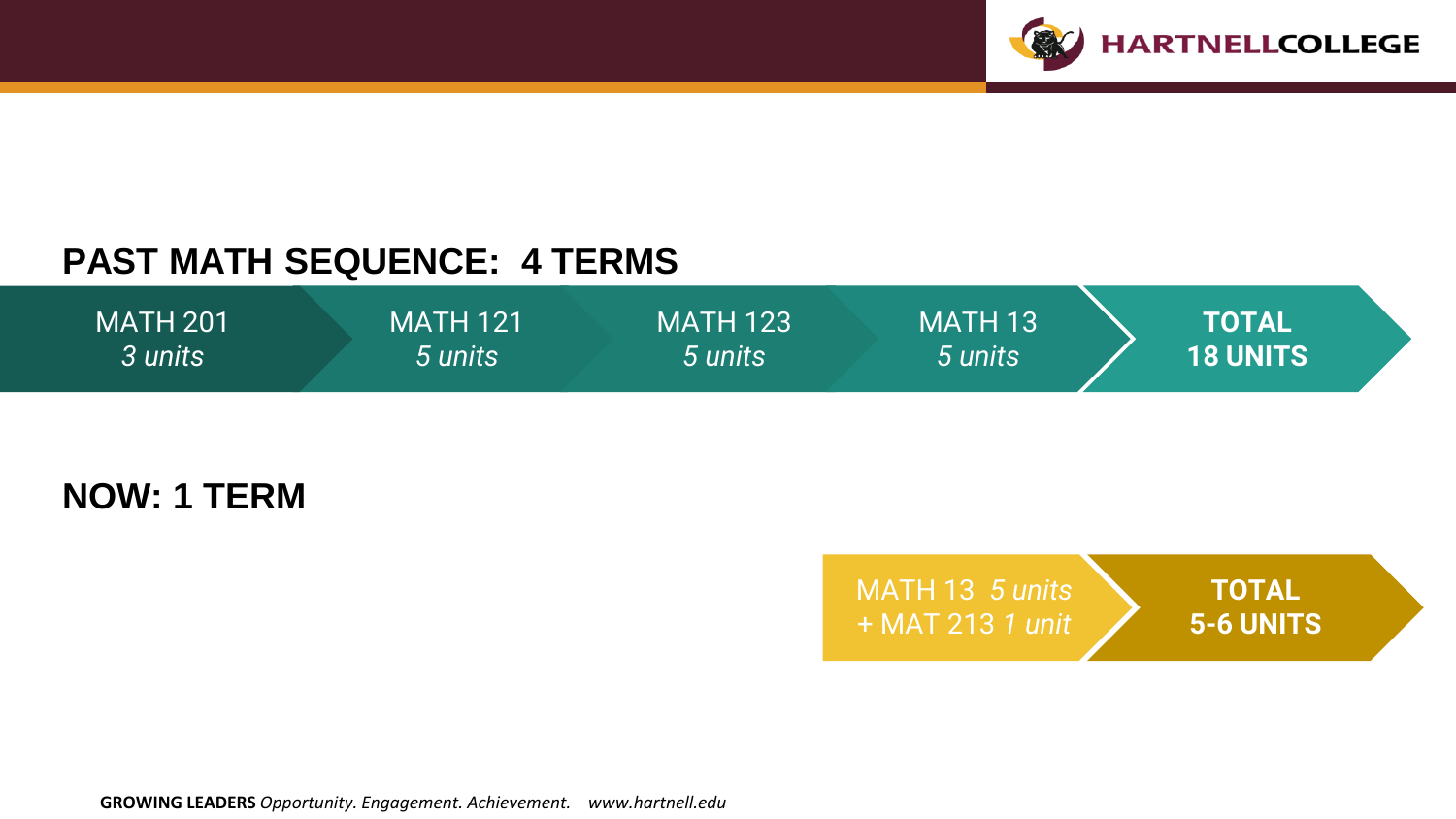#### **Math Placement Changes**



**HARTNELLCOLLEGE**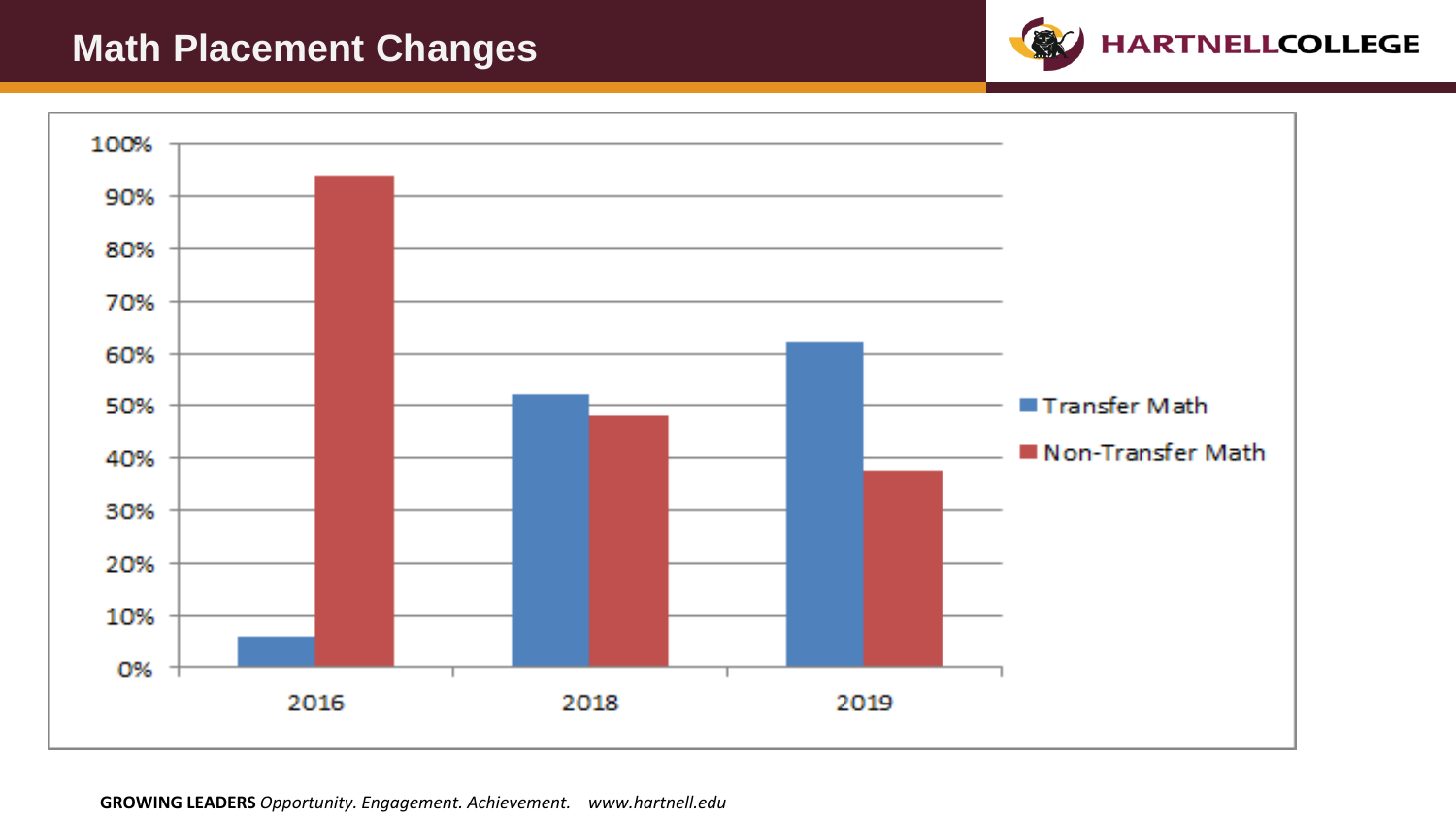

#### **PAST ENGLISH SEQUENCE: 3 TERMS**



**NOW: 1 TERM**

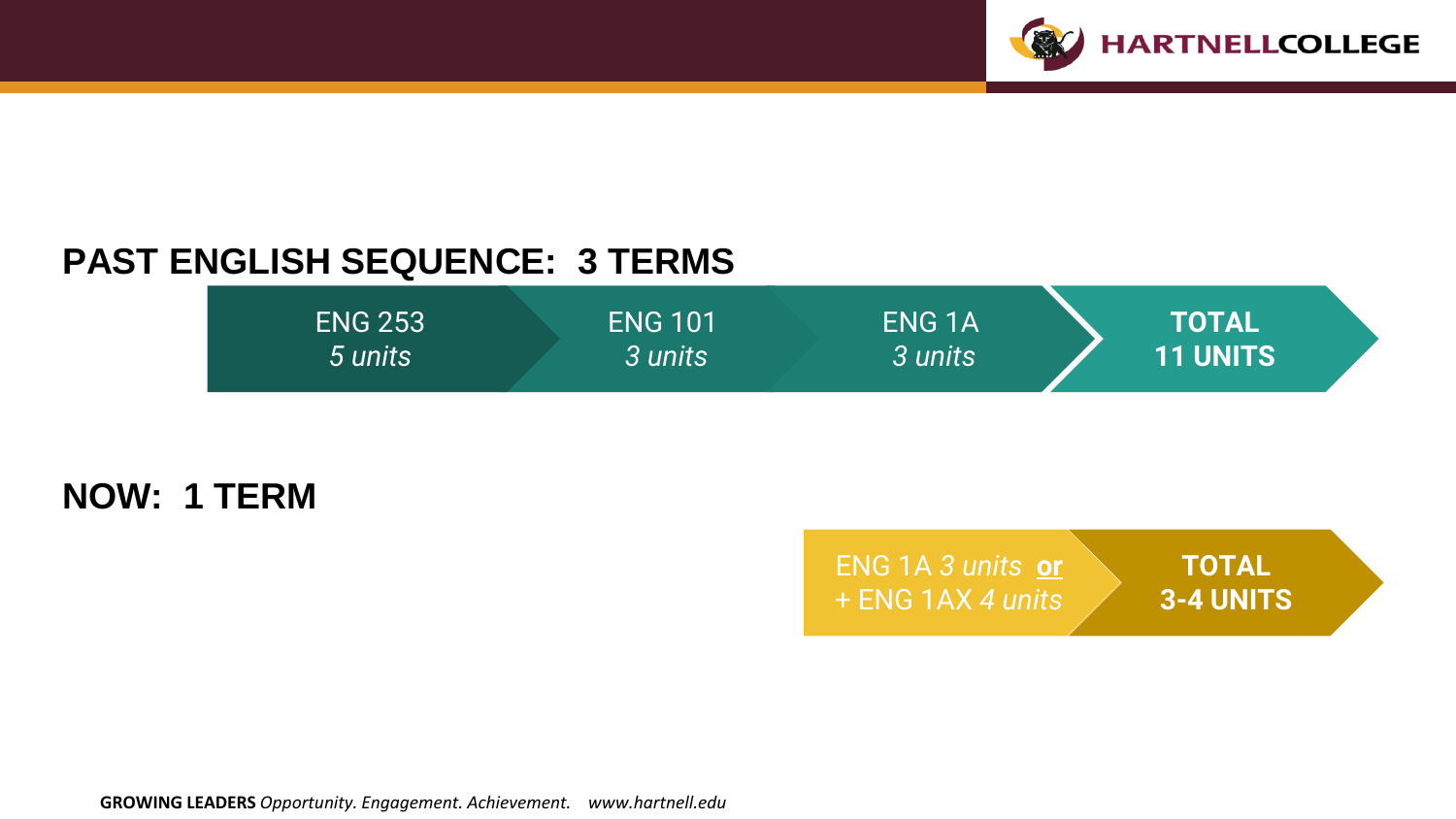#### **English Placement Changes**



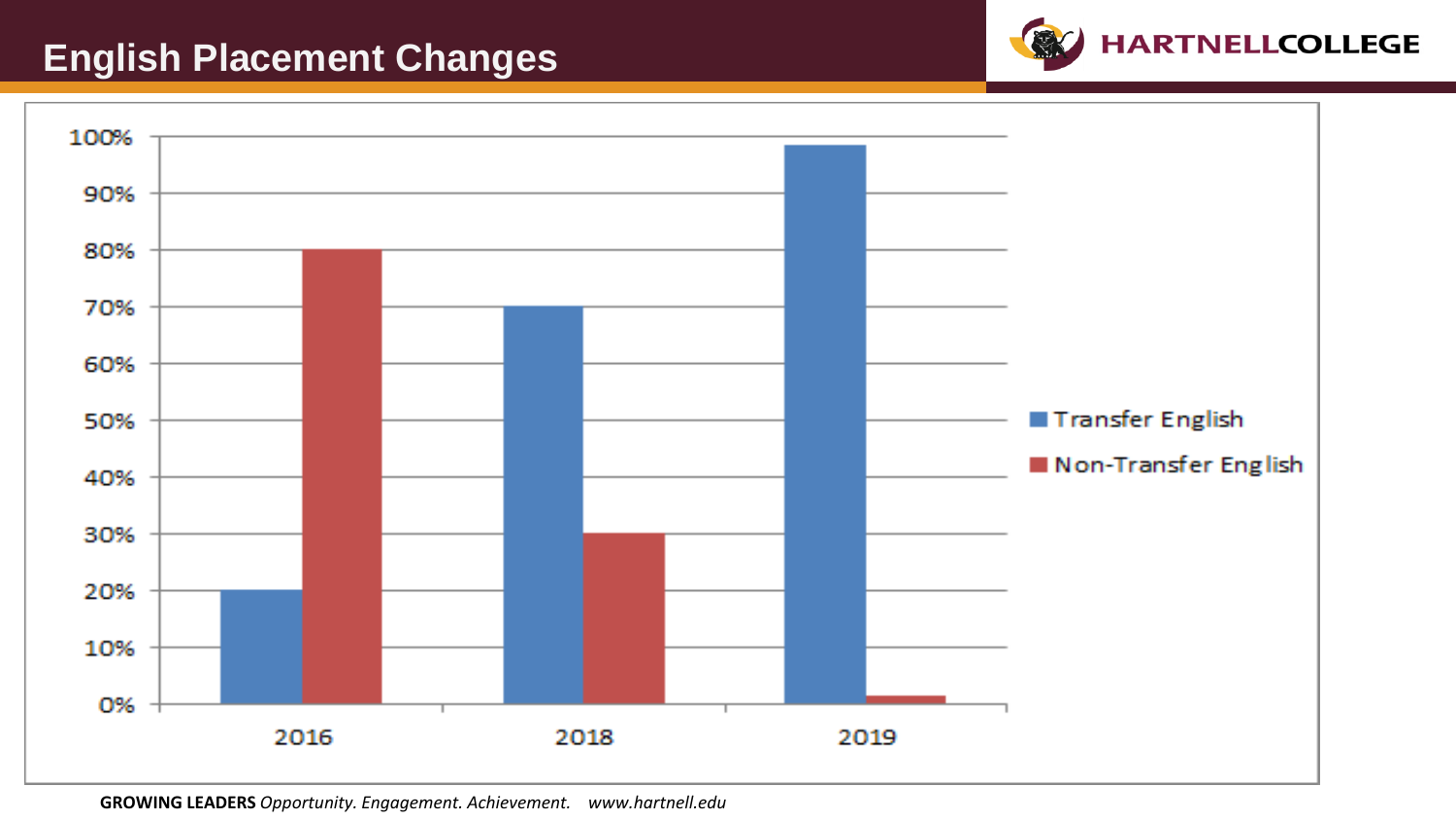

- Non-transfer English and Math courses **will still be offered** (just not as abundantly)
- Student placement is driven by **educational goal**
- Students may **opt into** non-transfer classes if they so choose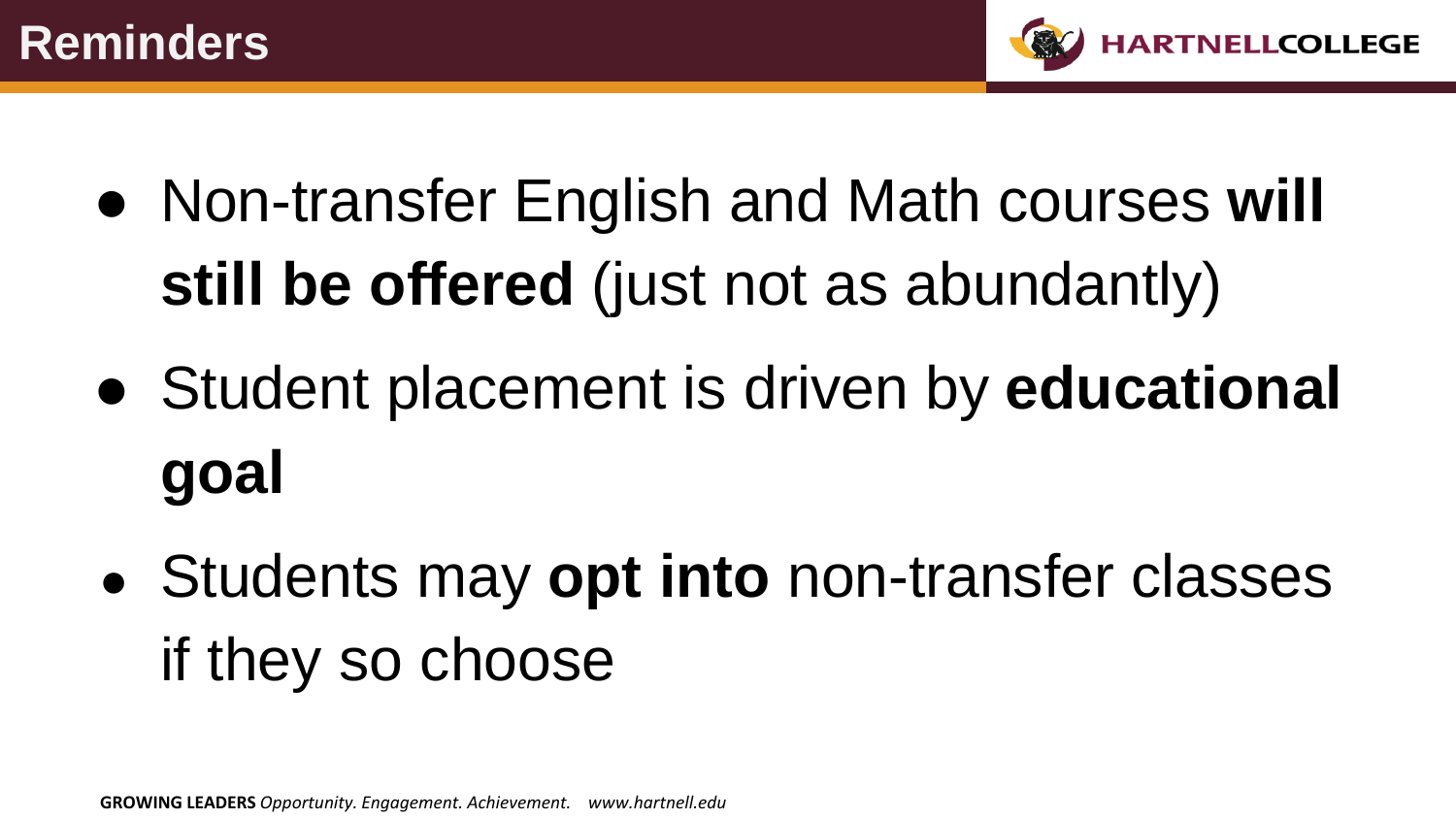

### **Phase 2 Implementation Completed**

- Developed & Launched Online Placement Tool
- Dual/Concurrent Placement Rules
- College Pathways teams to high schools
- Posters and marketing to raise awareness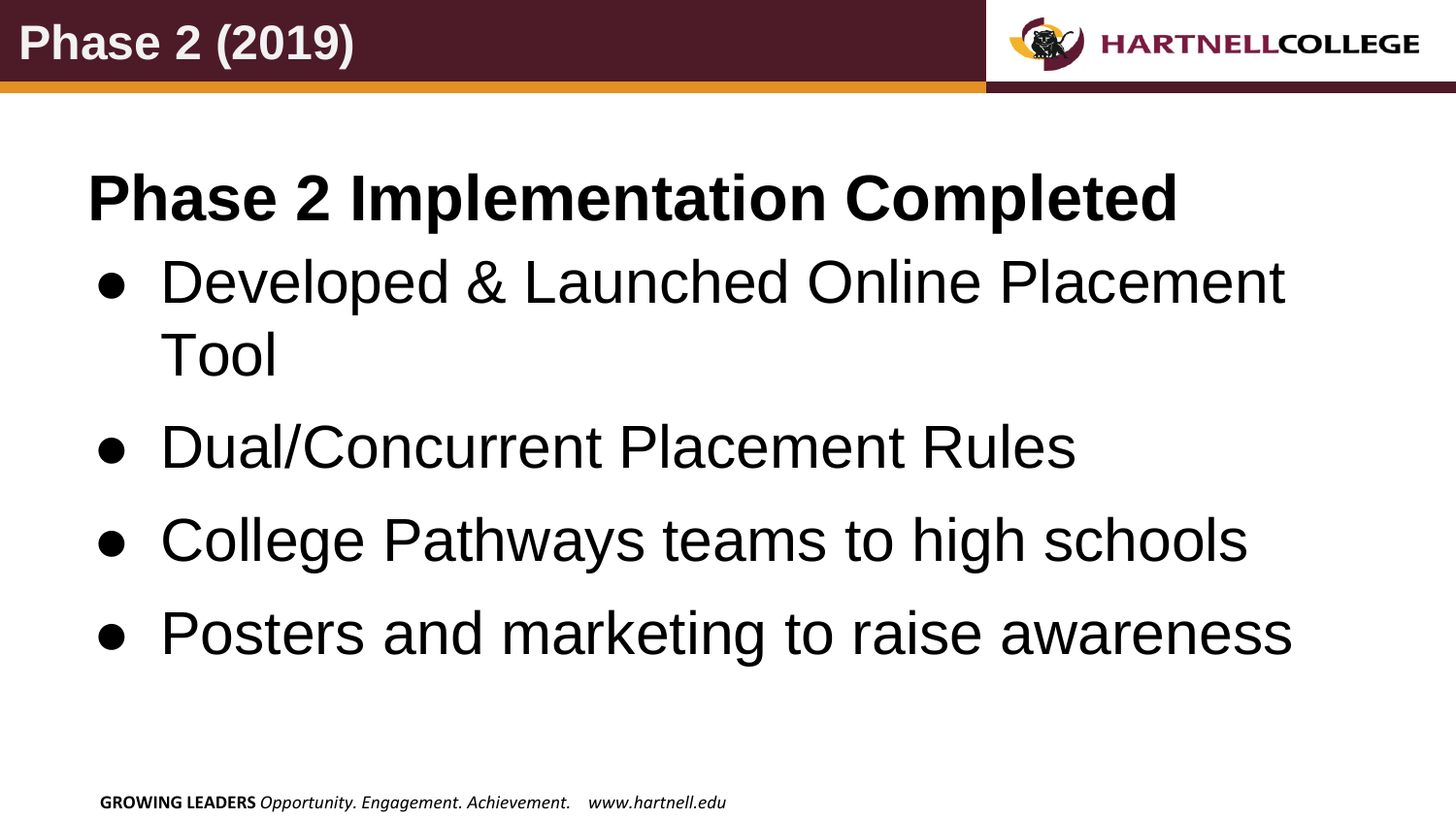

### **Phase 3 Happening Now**

- Communities of Practice
- Faculty Focus Groups: gathering information about teaching and learning under AB 705
- Spring Equity Conference FEB 29, 2020
- Continued communication with students
- Videos to build awareness of services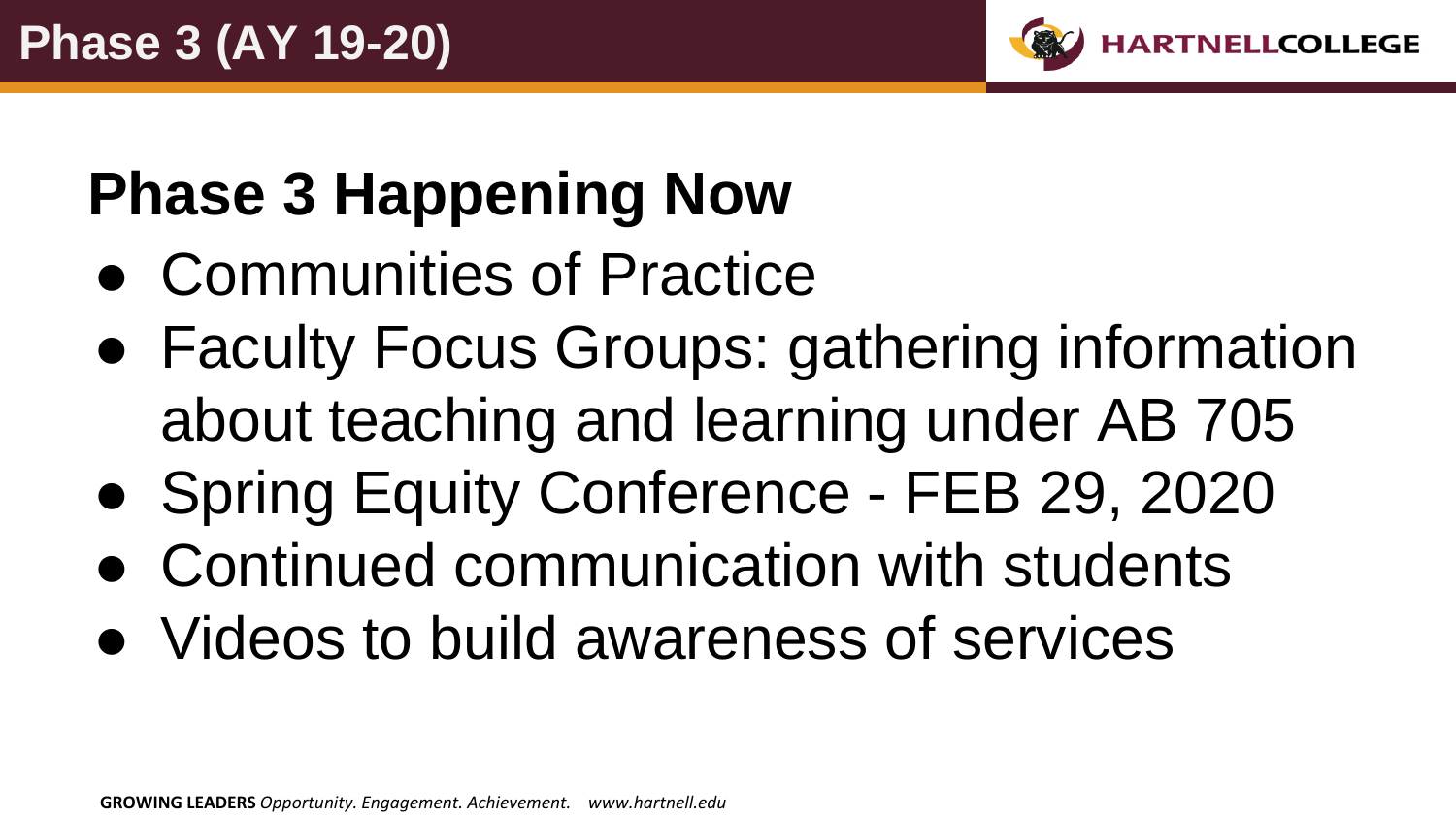- Gather data!
- Further integrate with all support services

**HARTNELLCOLLEGE** 

- Encourage early assessment and interventions in classes
- Ongoing professional development: faculty, student support staff, academic support staff